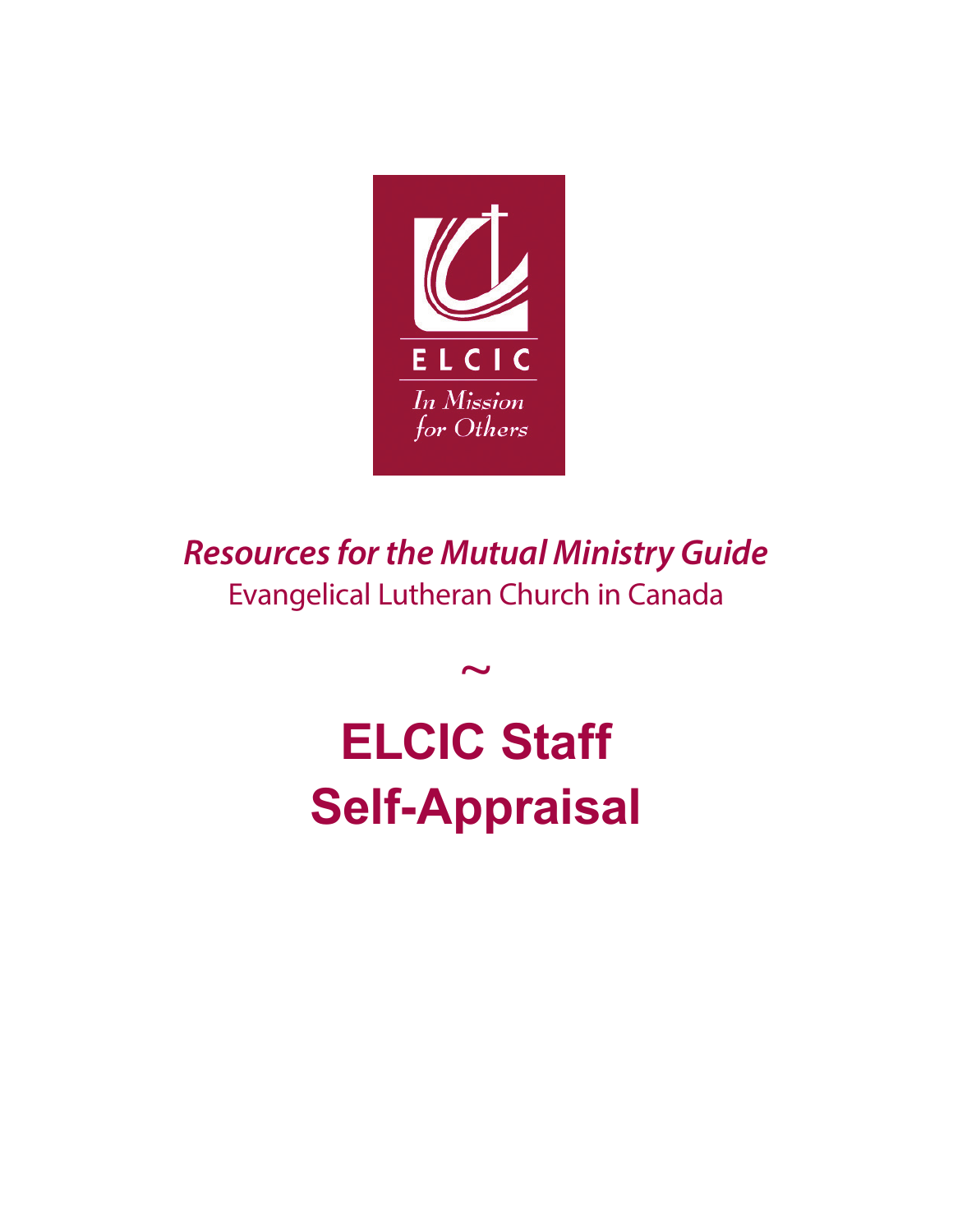# **ELCIC STAFF SELF-APPRAISAL**

Name: Date:

### **1. GENERAL IMPRESSIONS**

A. How, in general, do you feel about your job? How do you experience the work environment of our office?

B. If there were one thing that could be done to improve your job performance or satisfaction, what would it be?

## **2. YOUR MAJOR CONTRIBUTIONS**

Where do you think you excelled during this appraisal period? Did you solve a crucial problem or complete a particularly tough project? Be specific.

## **3. PROGRESS SINCE YOUR PREVIOUS PERFORMANCE APPRAISAL**

What progress have you made since your last appraisal? Are you satisfied with your performance? What new skills and learnings can you cite?

## **4. WHAT GOT IN YOUR WAY?**

Are you experiencing any ongoing problems in your performance? Try to identify specific obstacles (ie. unclear expectations; knowledge or training gaps; difficult working relationships etc.) and provide suggestions for overcoming them.

## **5. WHAT ARE YOUR GOALS FOR THE COMING YEAR?**

What are the specific things that you hope to achieve this next year (ie. new projects outside of your usual work, a new way of doing an ongoing task)?